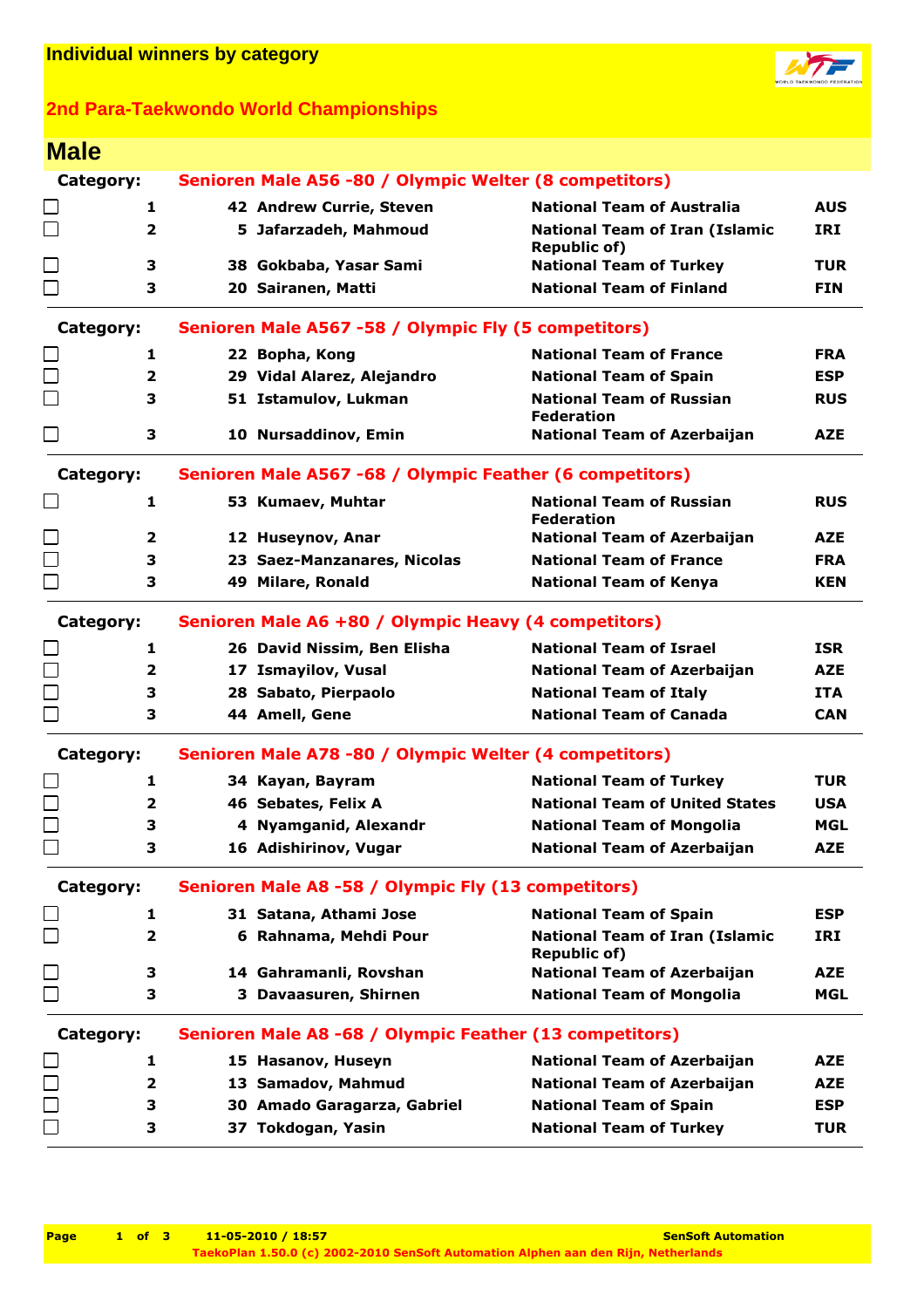

## **2nd Para-Taekwondo World Championships**

| <b>Male</b> |              |                                                      |                                                      |            |  |  |
|-------------|--------------|------------------------------------------------------|------------------------------------------------------|------------|--|--|
| Category:   |              | Senioren Male A8 +80 / Olympic Heavy (6 competitors) |                                                      |            |  |  |
| □           |              | 35 Erdogan, Turan                                    | <b>National Team of Turkey</b>                       | <b>TUR</b> |  |  |
| $\Box$      | $\mathbf{2}$ | 18 Bayramov, Jahangir                                | <b>National Team of Azerbaijan</b>                   | <b>AZE</b> |  |  |
| $\Box$      | з            | 39 Aydogdu, Cengiz                                   | <b>National Team of Turkey</b>                       | <b>TUR</b> |  |  |
|             | 3            | 66 Ataev, Zainutdinov                                | <b>National Team of Russian</b><br><b>Federation</b> | <b>RUS</b> |  |  |